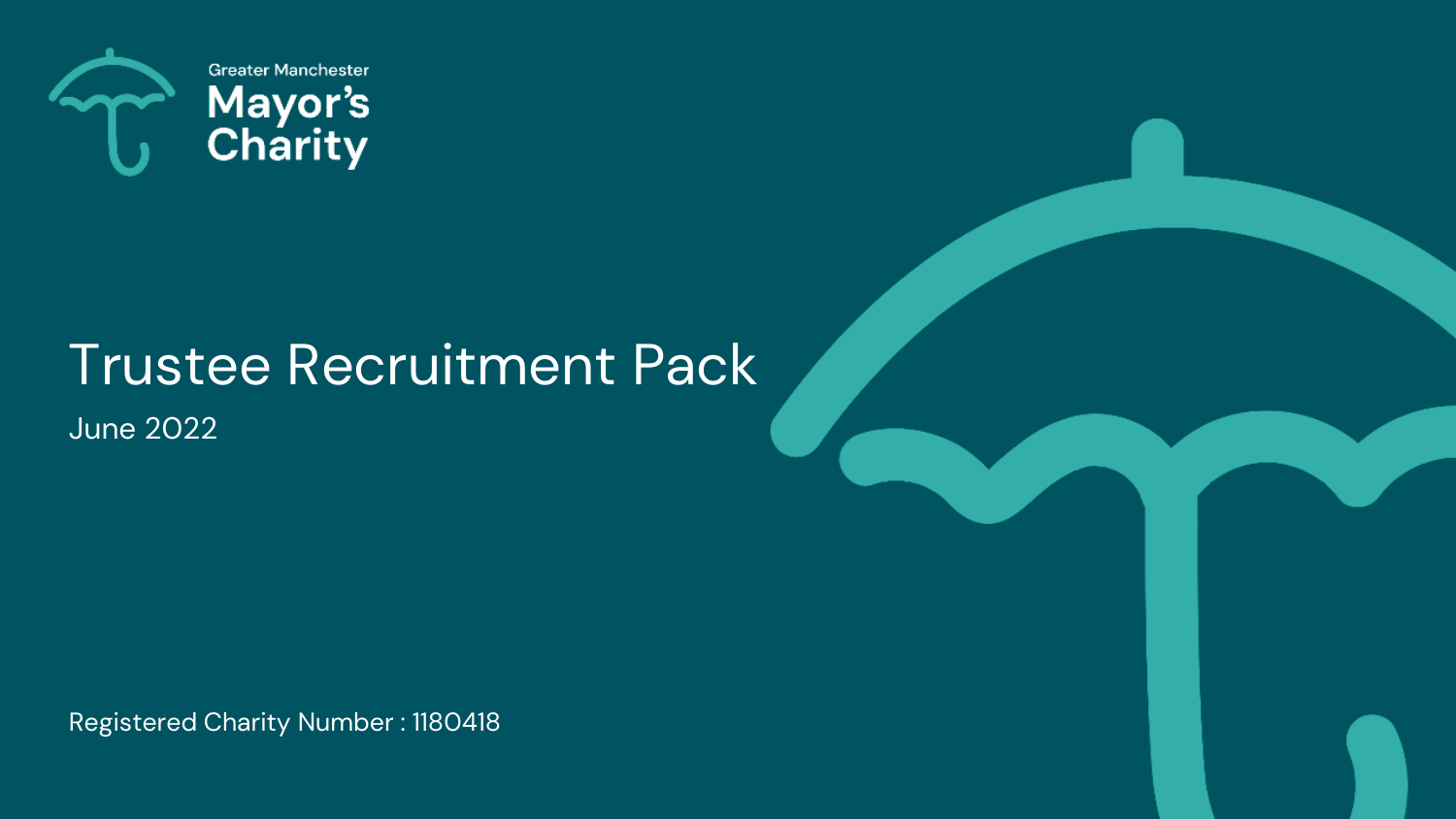Welcome from Chair…

**Thanks for taking the time to find out more about us here at Greater Manchester Mayor's Charity.** We believe that homelessness has no place here in Greater Manchester. We bring people, businesses and communities together to pioneer new ideas and invest in promising practice.

**It has been quite a journey for the charity to date.** We emerged from a moment of real crisis in 2018, when the numbers of people sleeping rough were higher than they'd been in a decade. From the very start, we played a fundamental role in funding the establishment of the flagship 'A Bed Every Night' programme which has reduced rough sleeping numbers across Greater Manchester by 52% since its inception.

**We then faced (like the rest of the world) the unprecedented challenge of a global pandemic.** Once again, our funding played a vital role in the city region's response. Our Covid-19 Funding programme reached over 150 frontline organisations. We supported the homelessness sector with vital investments (enabling the rapid adaptation of frontline operational models) as well as delivering grass roots community funding, which still continues to support response and recovery.

**The charity is now at a critical point in its development**. We are currently recruiting a new Executive team as we plan to expand our fundraising and develop exciting partnerships and grants.

**It seems timely to recruit new trustees to join us on this journey.** We want to make things happen and with great people, great change is possible.

Best wishes

Tim Heatley

Chair or Trustees

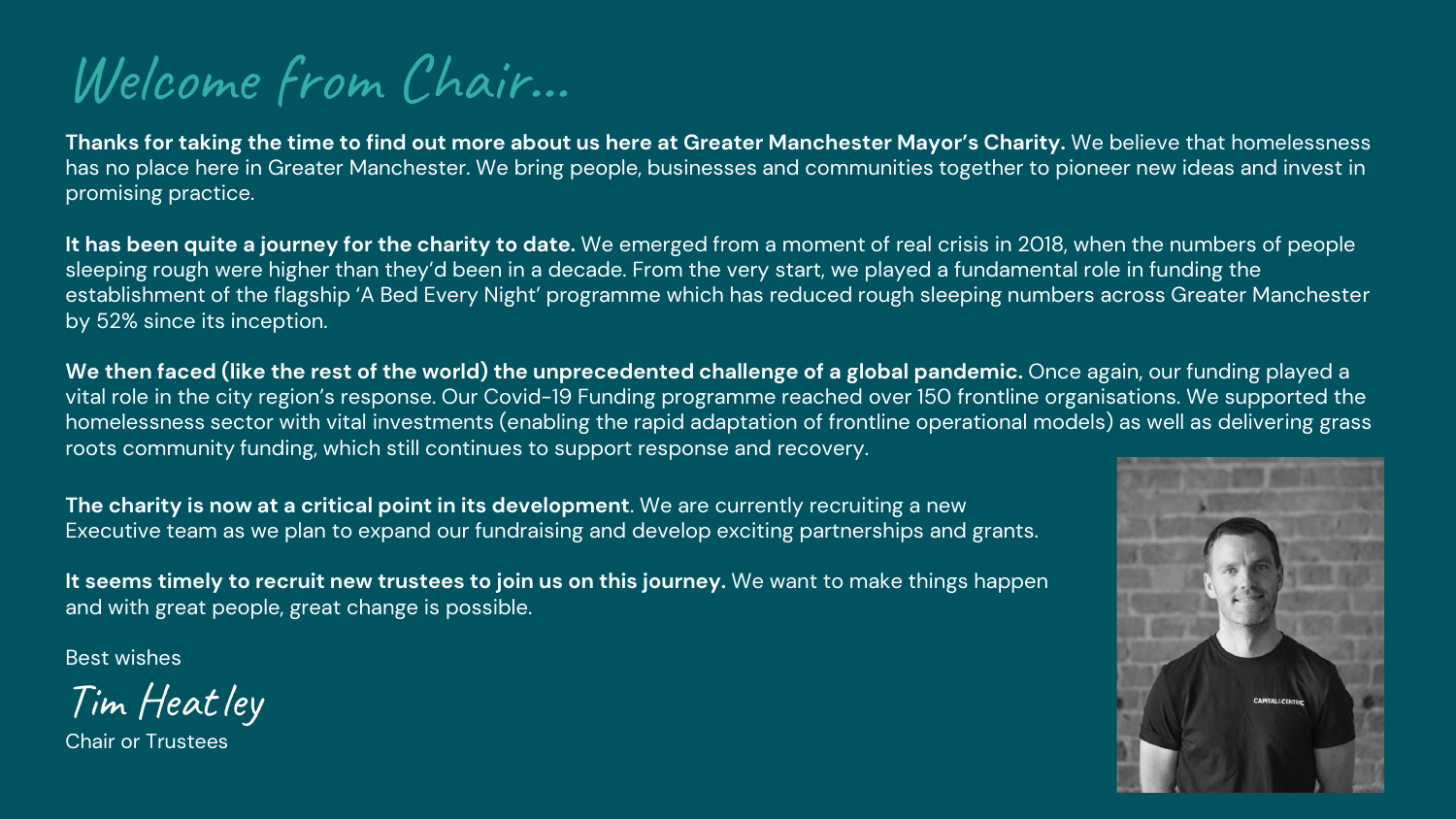## Our impact to date...

## £3,197,786

Vital funds raised since 2018 right here in Greater **Manchester** 

# £2,820,782

Given out as grants to local causes with more to come!

### 164

**Organisations previously or** currently being supported

## 40,000

**Nights accomodation funded** through A Bed Every Night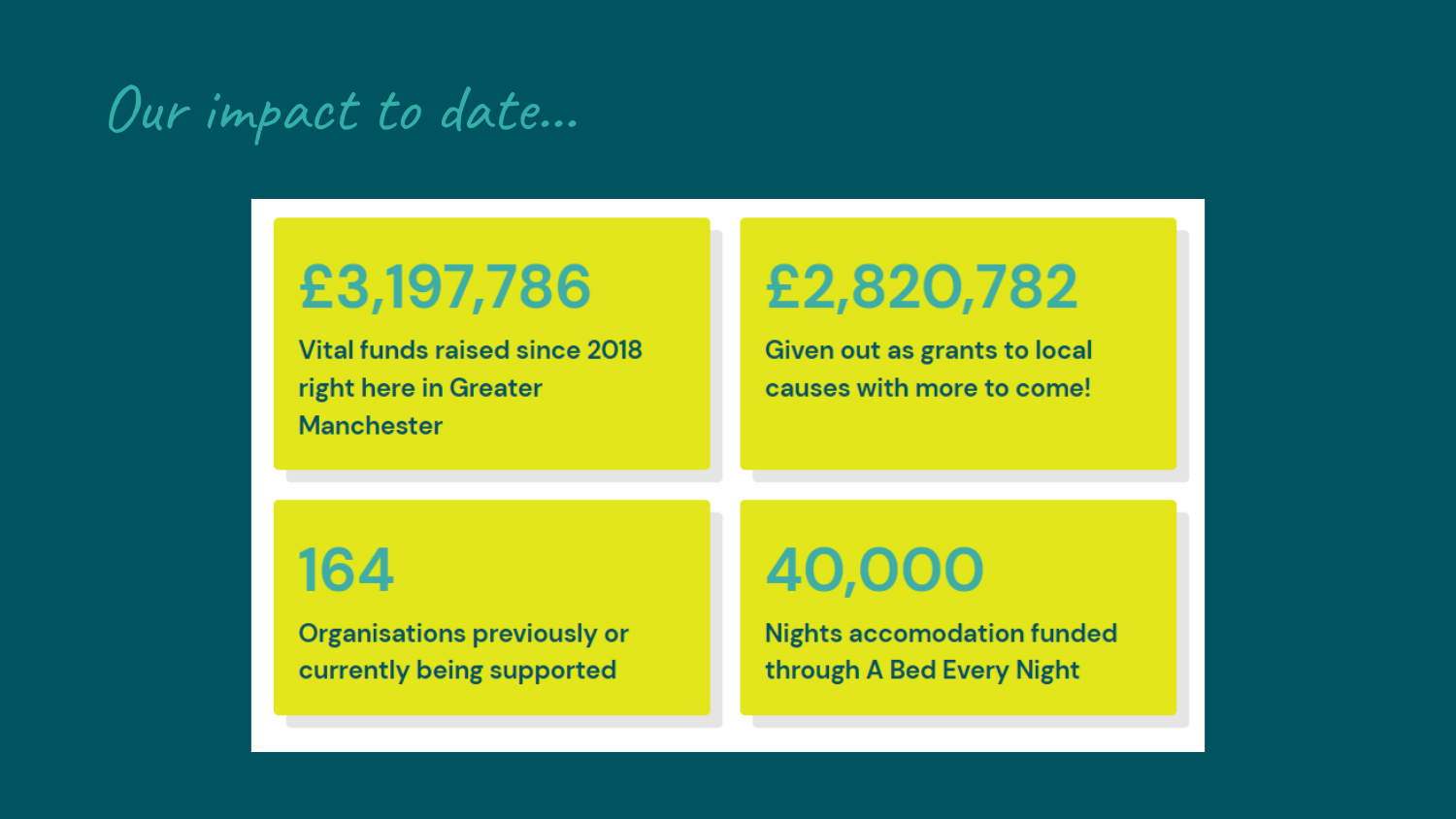### 3 priorities and 3 strands…



**What we're currently doing:** 

• Supporting **A Bed Every Night** – aiming to fund 21,900 nights accommodation each year



**What we're currently doing:** 

• A partner in Embassy Village – which is creating a new community that will provide much needed wrap-around support for vulnerable men



**What we're currently doing:** 

- A partner in the 'Direct Cash Transfers' project
- Funding a vital post for the Greater Manchester Homelessness Action Network

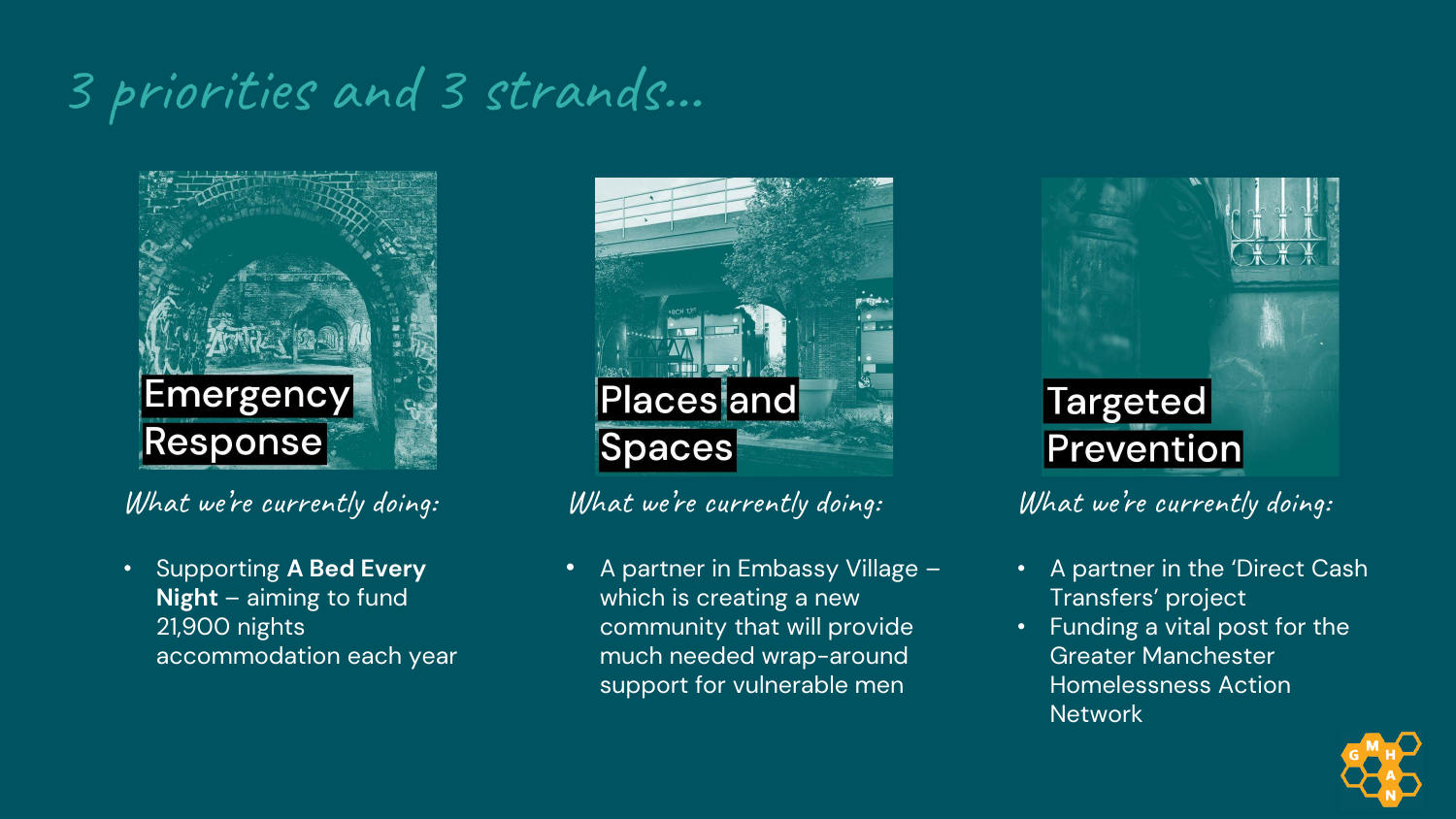### About the role

The Charities Act 1993 defines charity trustees as those responsible under the charity's governing document for controlling the administration and management of the charity.

The trustee board must always act in the best interests of GMMC, exercising the same standard of duty of care that a prudent person would apply if looking after the affairs of someone for whom they have responsibility. The trustee board must act as a group and not as individuals.

Trustee positions are unpaid and voluntary.

#### *The duties of a trustee board member are to:*

- Ensure that GMMC complies with its governing document, charity law, company law and any other relevant legislation or regulations
- Ensure that GMMC pursues (and applies its resources effectively towards) its objects as defined in its governing document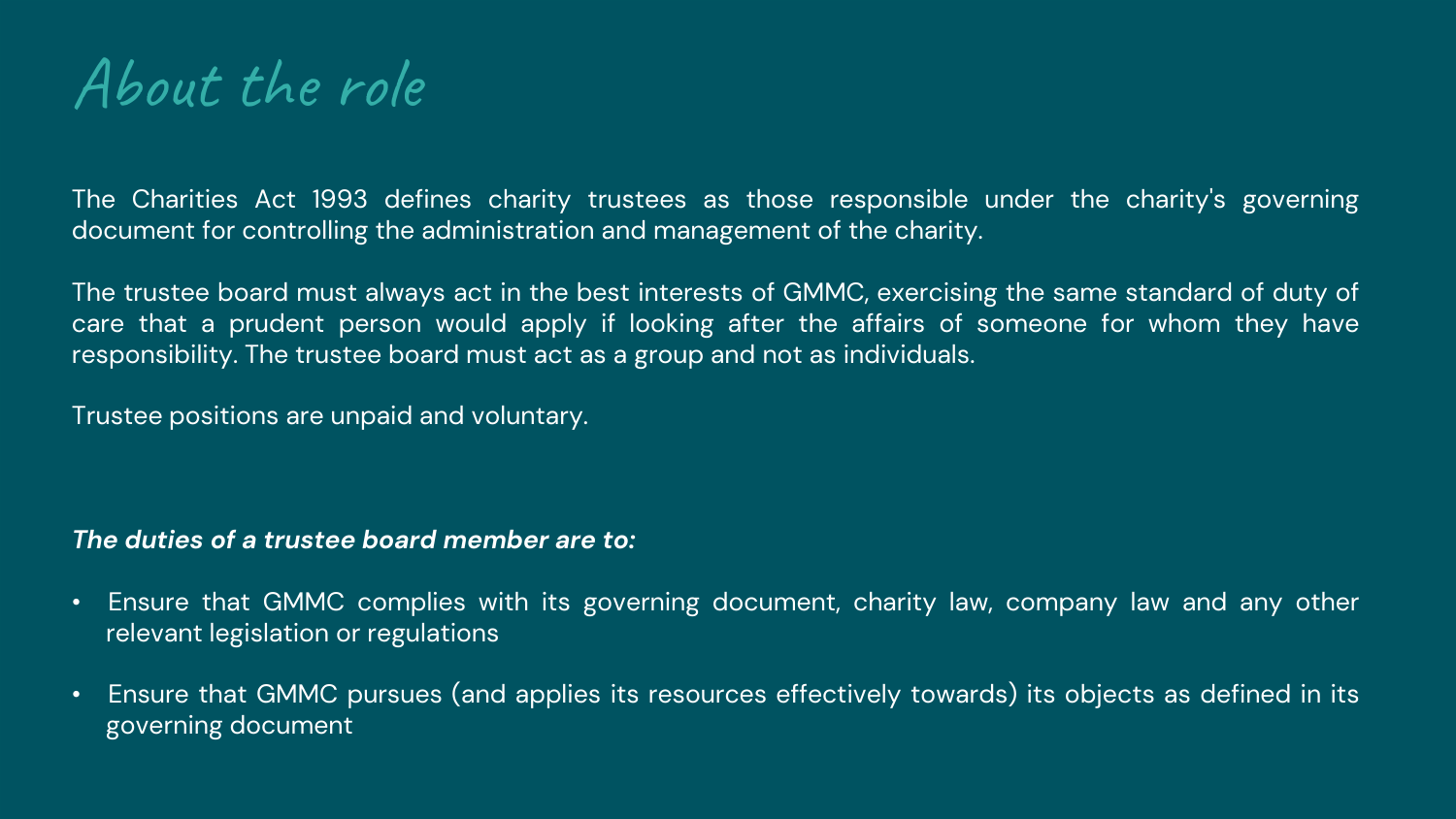About the role (cont.)

- Contribute actively to the board of trustees by giving firm strategic direction to GMMC, setting overall policy, defining goals, setting targets, and evaluating performance against agreed targets
- Protect and promote the core values of GMMC, acting at all times and in the best interests of the charity
- Ensure the financial stability of GMMC and ensure risk is well managed and mitigated
- Pro-actively represent GMMC in the wider world to increase the reach, network and opportunities of the charity
- Take personal and collective responsibility to learn more about the complexity of issues surrounding homelessness and how it impacts people in Greater Manchester
- Use any specific skills, knowledge or experience they have to help the board of trustees reach sound decisions. This may involve leading discussions, identifying key issues, providing advice and guidance on new initiatives, and evaluating or offering advice on other areas in which the trustee has particular expertise
- Above all, strive for excellence, innovation and real change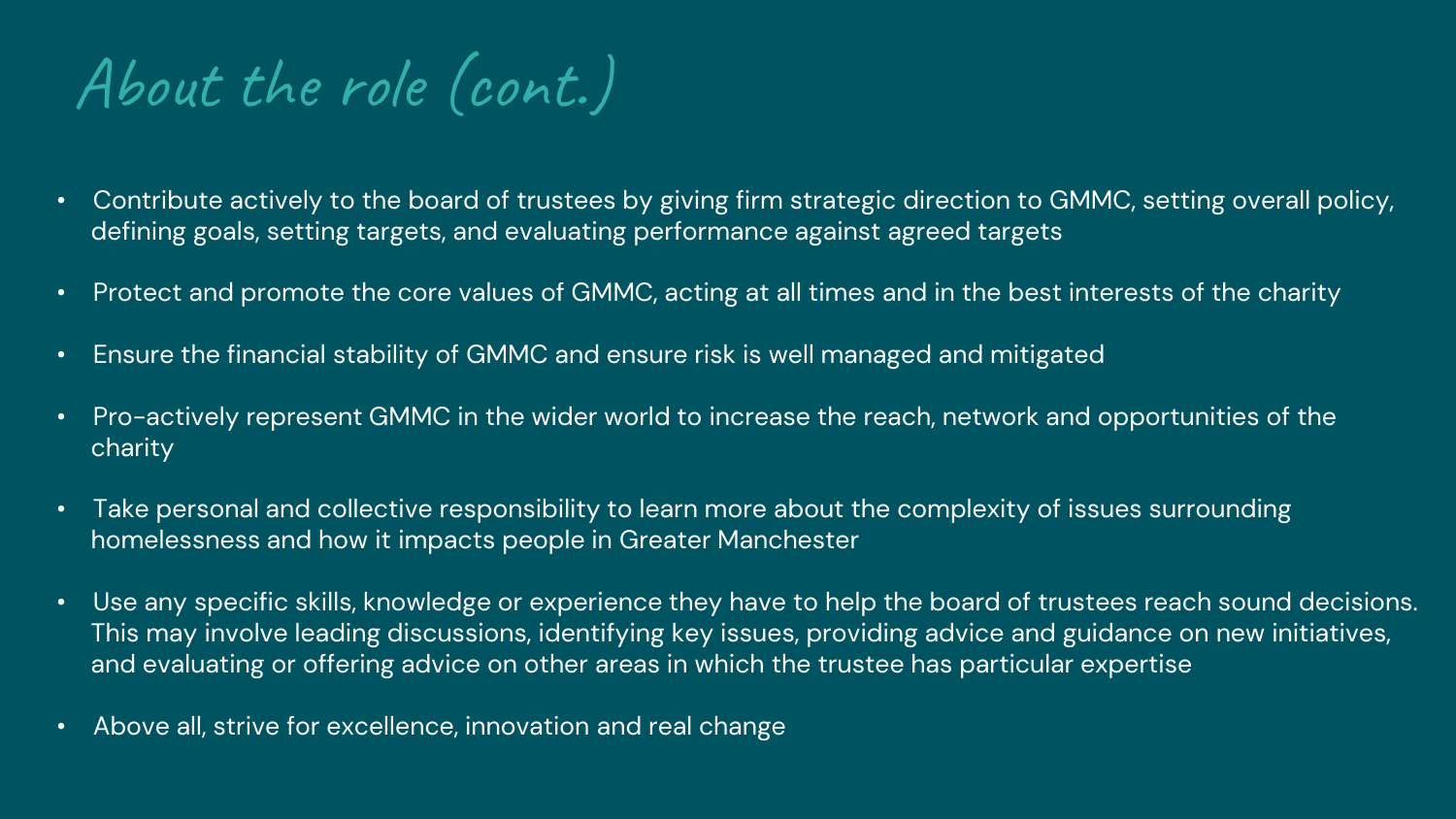Who are we looking for?

#### **We are especially looking for Trustees with experience, knowledge and understanding of:**

- ∙ Fundraising, especially those with extensive networks to support the charity
- ∙ Communications, marketing and PR
- ∙ The charity sector

We welcome new Trustees embarking on their first board position.

#### **Time Commitment**

- x6 board meetings per year (2 hrs each). Additional special meetings may be called in-between
- x3 Sub-committees which each meet monthly: Ethics; Funding & Investment; Finance, Audit & Risk. All trustees must sit on at least one Sub-committee
- You will need to prepare for meetings by reviewing and absorbing papers, which are circulated in advance

The Greater Manchester Mayor's Charity values diversity. Dedicated to cultivating and upholding a culture of inclusion, we are committed to equal opportunity and antidiscrimination practices.

We seek diversity in our applicants and are particularly interested in attracting applications from candidates from historically marginalised groups.

**If you have a special need or disability that requires accommodation, please let us know.**

- From time to time you will be expected to attend events and take on an ambassadorial role for the charity
- Annual strategic away day for all trustees to attend
- Additional opportunities to support working groups around specific issues or developments – these are voluntary and formed on a case by case basis
- We are seeking trustees on a 3 year term.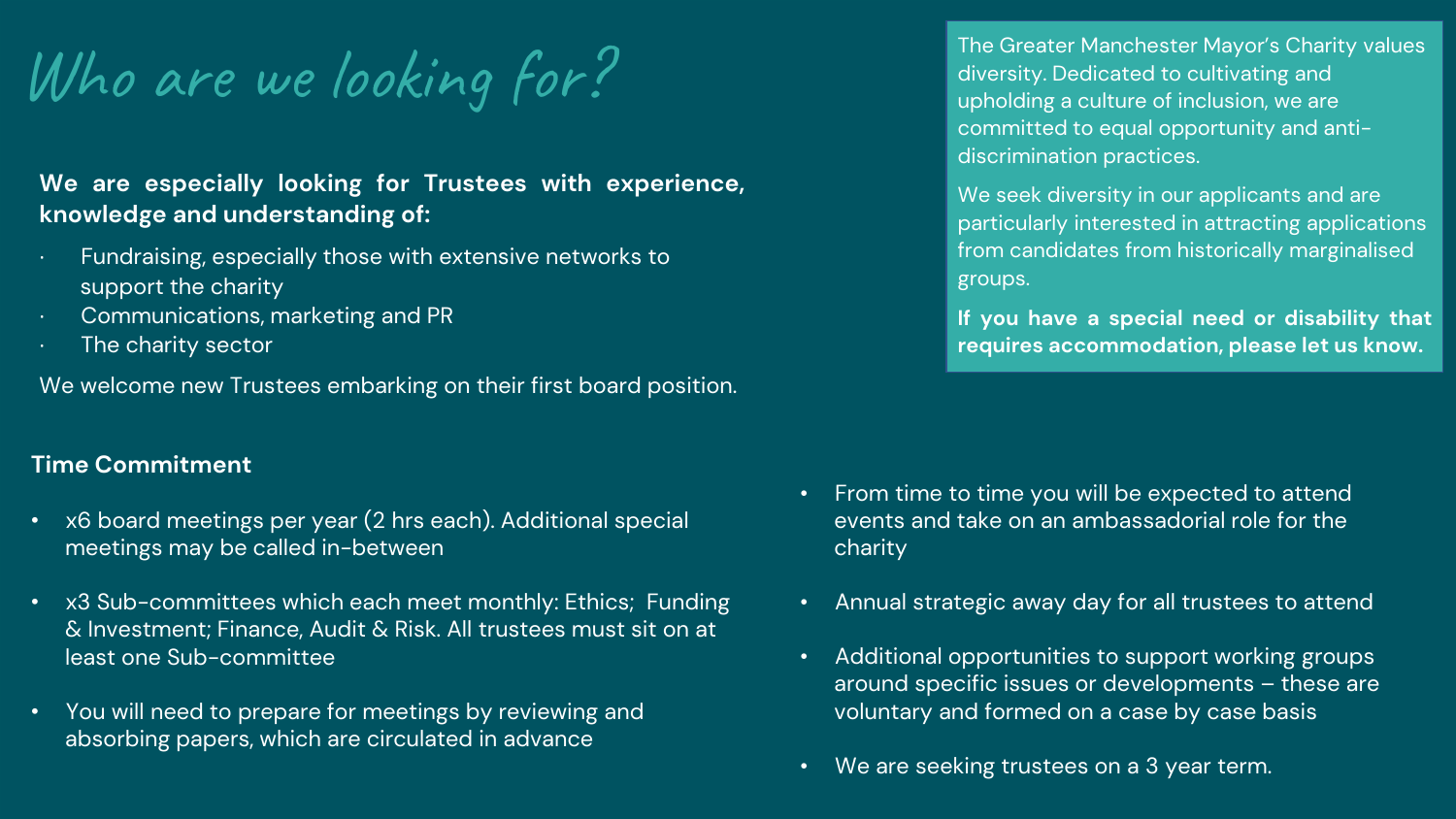How to apply…

For more information about the Charity please visit our website – *[www.gmmayorscharity.org.uk](http://www.gmmayorscharity.org.uk/)*

To apply please send your CV and a maximum one page cover letter to enquiries@gmmayorscharity.org.uk

Please include why you would like to join the board and what skills/experience you can bring, particularly relating to the areas outlined.

Deadline for applications: 30 June 2022.